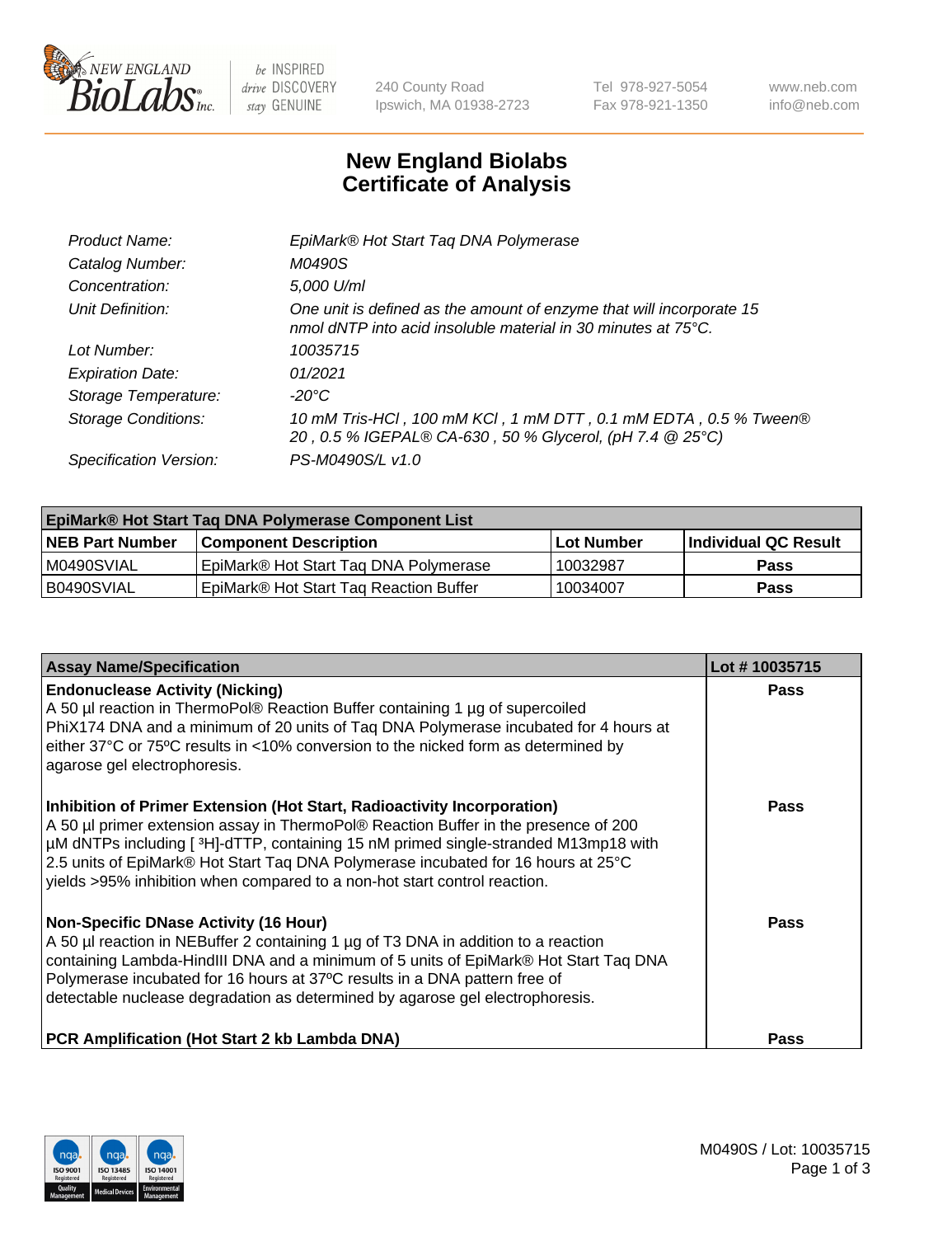

 $be$  INSPIRED drive DISCOVERY stay GENUINE

240 County Road Ipswich, MA 01938-2723 Tel 978-927-5054 Fax 978-921-1350 www.neb.com info@neb.com

| <b>Assay Name/Specification</b>                                                                                                                                                                                                                                                                                                                                                                                                              | Lot #10035715 |
|----------------------------------------------------------------------------------------------------------------------------------------------------------------------------------------------------------------------------------------------------------------------------------------------------------------------------------------------------------------------------------------------------------------------------------------------|---------------|
| A 50 µl reaction in EpiMark® Hot Start Taq Reaction Buffer in the presence of 200 µM<br>dNTPs and 0.2 µM primers containing 20 pg Lambda DNA and 100 ng Human Genomic DNA<br>with 1.25 units of EpiMark® Hot Start Taq DNA Polymerase for 30 cycles of PCR<br>amplification results in an increase in yield of the 2 kb Lambda product and a<br>decrease in non-specific genomic bands when compared to a non-hot start control<br>reaction. |               |
| <b>Phosphatase Activity (pNPP)</b><br>A 200 µl reaction in 1M Diethanolamine, pH 9.8, 0.5 mM MgCl2 containing 2.5 mM<br>p-Nitrophenyl Phosphate (pNPP) and a minimum of 100 units Taq DNA Polymerase<br>incubated for 4 hours at 37°C yields <0.0001 unit of alkaline phosphatase activity<br>as determined by spectrophotometric analysis.                                                                                                  | <b>Pass</b>   |
| <b>Protein Purity Assay (SDS-PAGE)</b><br>Taq DNA Polymerase is ≥ 99% pure as determined by SDS-PAGE analysis using Coomassie<br>Blue detection.                                                                                                                                                                                                                                                                                             | <b>Pass</b>   |
| qPCR DNA Contamination (E. coli Genomic)<br>A minimum of 5 units of EpiMark® Hot Start Taq DNA Polymerase is screened for the<br>presence of E. coli genomic DNA using SYBR® Green qPCR with primers specific for the<br>E. coli 16S rRNA locus. Results are quantified using a standard curve generated from<br>purified E. coli genomic DNA. The measured level of E. coli genomic DNA<br>contamination is $\leq 1$ E. coli genome.        | <b>Pass</b>   |
| <b>RNase Activity (Extended Digestion)</b><br>A 10 µl reaction in NEBuffer 4 containing 40 ng of a 300 base single-stranded RNA<br>and a minimum of 1 µl of EpiMark® Hot Start Taq DNA Polymerase is incubated at 37°C.<br>After incubation for 16 hours, >90% of the substrate RNA remains intact as<br>determined by gel electrophoresis using fluorescent detection.                                                                      | <b>Pass</b>   |
| Single Stranded DNase Activity (Hot Start, FAM-Labeled Oligo)<br>A 50 µl reaction in ThermoPol® Reaction Buffer containing a 10 nM solution of a<br>fluorescent internal labeled oligonucleotide and a minimum of 25 units of Taq DNA<br>Polymerase incubated for 30 minutes at either 37°C or 75°C yields <10% degradation<br>as determined by capillary electrophoresis.                                                                   | <b>Pass</b>   |

This product has been tested and shown to be in compliance with all specifications.